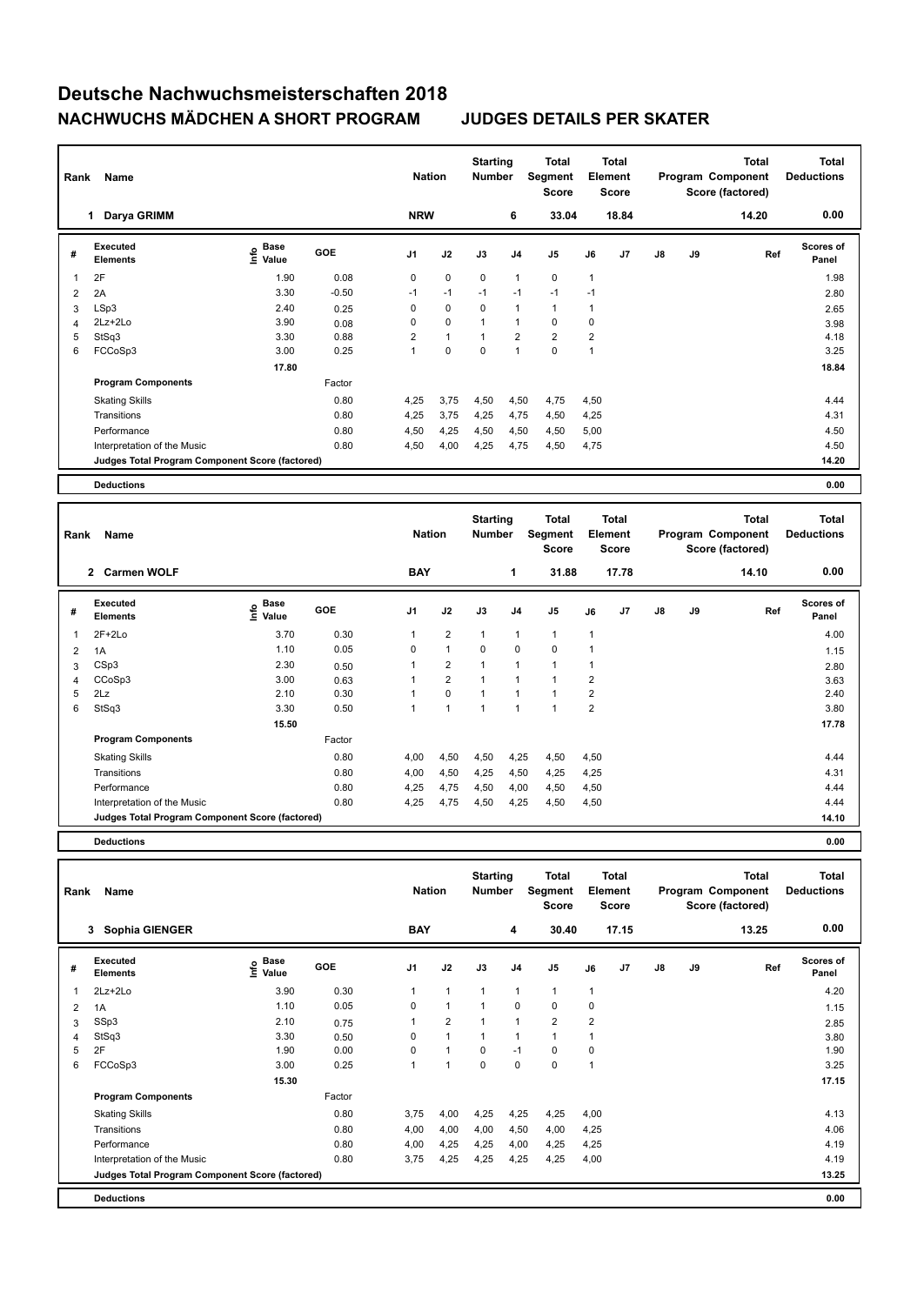| Rank           | Name                                            |                                  | <b>Nation</b> |                | <b>Starting</b><br>Number |                | <b>Total</b><br>Segment<br><b>Score</b> |                | <b>Total</b><br>Element<br><b>Score</b> |       |               | <b>Total</b><br>Program Component<br>Score (factored) | <b>Total</b><br><b>Deductions</b> |                           |
|----------------|-------------------------------------------------|----------------------------------|---------------|----------------|---------------------------|----------------|-----------------------------------------|----------------|-----------------------------------------|-------|---------------|-------------------------------------------------------|-----------------------------------|---------------------------|
|                | <b>Mariella LANGE</b><br>4                      |                                  |               | <b>SAS</b>     |                           |                | 20                                      | 30.00          |                                         | 17.25 |               |                                                       | 12.75                             | 0.00                      |
| #              | Executed<br><b>Elements</b>                     | <b>Base</b><br>o Base<br>⊆ Value | GOE           | J <sub>1</sub> | J2                        | J3             | J <sub>4</sub>                          | J5             | J6                                      | J7    | $\mathsf{J}8$ | J9                                                    | Ref                               | <b>Scores of</b><br>Panel |
| 1              | 2A                                              | 3.30                             | 0.00          | 0              | $\mathbf 0$               | $\mathbf 0$    | $\mathbf 0$                             | $\mathbf 0$    | 0                                       |       |               |                                                       |                                   | 3.30                      |
| 2              | 2F                                              | 1.90                             | $-0.60$       | $-1$           | $-2$                      | $-1$           | $-2$                                    | $-3$           | -3                                      |       |               |                                                       |                                   | 1.30                      |
| 3              | CCoSp3                                          | 3.00                             | 0.50          |                | $\mathbf{1}$              | $\overline{1}$ | $\mathbf{1}$                            | $\mathbf{1}$   | $\overline{2}$                          |       |               |                                                       |                                   | 3.50                      |
| $\overline{4}$ | StSq2                                           | 2.60                             | 0.00          | 0              | $\mathbf 0$               | 0              | $\mathbf 0$                             | $\mathbf 0$    | 0                                       |       |               |                                                       |                                   | 2.60                      |
| 5              | LSp3                                            | 2.40                             | 0.75          | $\overline{2}$ | $\mathbf{1}$              | $\overline{1}$ | $\mathbf{1}$                            | $\overline{2}$ | $\overline{2}$                          |       |               |                                                       |                                   | 3.15                      |
| 6              | $2Lz + 2T$                                      | 3.40                             | 0.00          | 0              | $\mathbf 0$               | $\pmb{0}$      | $\mathbf 0$                             | $\pmb{0}$      | $-1$                                    |       |               |                                                       |                                   | 3.40                      |
|                |                                                 | 16.60                            |               |                |                           |                |                                         |                |                                         |       |               |                                                       |                                   | 17.25                     |
|                | <b>Program Components</b>                       |                                  | Factor        |                |                           |                |                                         |                |                                         |       |               |                                                       |                                   |                           |
|                | <b>Skating Skills</b>                           |                                  | 0.80          | 4,00           | 3,75                      | 4,00           | 4,00                                    | 4,50           | 4,25                                    |       |               |                                                       |                                   | 4.06                      |
|                | Transitions                                     |                                  | 0.80          | 3,75           | 3,50                      | 3,75           | 3,75                                    | 4,00           | 4,00                                    |       |               |                                                       |                                   | 3.81                      |
|                | Performance                                     |                                  | 0.80          | 4,00           | 3,75                      | 4,00           | 3,50                                    | 4,25           | 4,50                                    |       |               |                                                       |                                   | 4.00                      |
|                | Interpretation of the Music                     |                                  | 0.80          | 4,25           | 4,00                      | 3,75           | 3,75                                    | 4,25           | 4,25                                    |       |               |                                                       |                                   | 4.06                      |
|                | Judges Total Program Component Score (factored) |                                  |               |                |                           |                |                                         |                |                                         |       |               |                                                       |                                   | 12.75                     |
|                | <b>Deductions</b>                               |                                  |               |                |                           |                |                                         |                |                                         |       |               |                                                       |                                   | 0.00                      |
|                |                                                 |                                  |               |                |                           |                |                                         |                |                                         |       |               |                                                       |                                   |                           |

| Rank | Name                                            |                              | <b>Nation</b> |                | <b>Starting</b><br><b>Number</b> |      | Total<br>Segment<br><b>Score</b> |                | <b>Total</b><br>Element<br>Score |                |               | <b>Total</b><br>Program Component<br>Score (factored) | <b>Total</b><br><b>Deductions</b> |                    |
|------|-------------------------------------------------|------------------------------|---------------|----------------|----------------------------------|------|----------------------------------|----------------|----------------------------------|----------------|---------------|-------------------------------------------------------|-----------------------------------|--------------------|
|      | 5<br><b>Hanna PFAFFENROT</b>                    |                              |               | <b>NRW</b>     |                                  |      | 3                                | 28.50          |                                  | 15.60          |               |                                                       | 12.90                             | 0.00               |
| #    | Executed<br><b>Elements</b>                     | <b>Base</b><br>lnfo<br>Value | <b>GOE</b>    | J <sub>1</sub> | J2                               | J3   | J <sub>4</sub>                   | J5             | J6                               | J <sub>7</sub> | $\mathsf{J}8$ | J9                                                    | Ref                               | Scores of<br>Panel |
| 1    | 1A                                              | 1.10                         | 0.00          | 0              | $\mathbf 0$                      | 0    | 0                                | 0              | 0                                |                |               |                                                       |                                   | 1.10               |
| 2    | 2Lz+2Lo                                         | 3.90                         | 0.00          | 0              | $\pmb{0}$                        | 0    | 0                                | 0              | 0                                |                |               |                                                       |                                   | 3.90               |
| 3    | CCoSp3                                          | 3.00                         | 0.50          | 1              | $\mathbf{1}$                     | 1    | 1                                | $\mathbf{1}$   | $\overline{\mathbf{c}}$          |                |               |                                                       |                                   | 3.50               |
| 4    | 2F                                              | 1.90                         | 0.00          | 0              | $\mathbf 0$                      | 0    | 1                                | $\mathbf 0$    | $-2$                             |                |               |                                                       |                                   | 1.90               |
| 5    | StSq2                                           | 2.60                         | 0.25          | 0              | $\mathbf 0$                      | 0    | 1                                | 1              | 1                                |                |               |                                                       |                                   | 2.85               |
| 6    | SSp3                                            | 2.10                         | 0.25          | 0              | 0                                | 1    | $\Omega$                         | $\overline{1}$ | $\overline{2}$                   |                |               |                                                       |                                   | 2.35               |
|      |                                                 | 14.60                        |               |                |                                  |      |                                  |                |                                  |                |               |                                                       |                                   | 15.60              |
|      | <b>Program Components</b>                       |                              | Factor        |                |                                  |      |                                  |                |                                  |                |               |                                                       |                                   |                    |
|      | <b>Skating Skills</b>                           |                              | 0.80          | 4,00           | 4,00                             | 4,00 | 4,25                             | 4,25           | 4,25                             |                |               |                                                       |                                   | 4.13               |
|      | Transitions                                     |                              | 0.80          | 4,25           | 3,75                             | 3,75 | 4,00                             | 4,00           | 4,00                             |                |               |                                                       |                                   | 3.94               |
|      | Performance                                     |                              | 0.80          | 4,00           | 3,75                             | 4,25 | 3,75                             | 4,25           | 4,00                             |                |               |                                                       |                                   | 4.00               |
|      | Interpretation of the Music                     |                              | 0.80          | 4,25           | 3,50                             | 3,75 | 4,00                             | 4,25           | 4,25                             |                |               |                                                       |                                   | 4.06               |
|      | Judges Total Program Component Score (factored) |                              |               |                |                                  |      |                                  |                |                                  |                |               |                                                       |                                   | 12.90              |
|      |                                                 |                              |               |                |                                  |      |                                  |                |                                  |                |               |                                                       |                                   |                    |

**Deductions 0.00**

| Rank | Name                                            |                             | <b>Nation</b> |                | <b>Starting</b><br><b>Number</b> |      | Total<br>Segment<br><b>Score</b> | Element              | Total<br><b>Score</b> |       |               | Total<br>Program Component<br>Score (factored) | <b>Total</b><br><b>Deductions</b> |                           |
|------|-------------------------------------------------|-----------------------------|---------------|----------------|----------------------------------|------|----------------------------------|----------------------|-----------------------|-------|---------------|------------------------------------------------|-----------------------------------|---------------------------|
|      | Annika KASEL<br>6                               |                             |               | <b>BER</b>     |                                  |      | 18                               | 28.33                |                       | 15.48 |               |                                                | 12.85                             | 0.00                      |
| #    | <b>Executed</b><br><b>Elements</b>              | $\sum_{k=1}^{\infty}$ Value | <b>GOE</b>    | J <sub>1</sub> | J2                               | J3   | J <sub>4</sub>                   | J5                   | J6                    | J7    | $\mathsf{J}8$ | J9                                             | Ref                               | <b>Scores of</b><br>Panel |
| 1    | $2Lz+2T$                                        | 3.40                        | $-0.30$       | $-1$           | $-1$                             | $-1$ | $-1$                             | $-1$                 | $-1$                  |       |               |                                                |                                   | 3.10                      |
| 2    | 2F                                              | 1.90                        | 0.00          | 0              | $\mathbf 0$                      | 0    | 0                                | $\mathbf 0$          | $\mathbf 0$           |       |               |                                                |                                   | 1.90                      |
| 3    | CCoSp3                                          | 3.00                        | 0.50          |                | 1                                |      | 0                                | $\mathbf{1}$         |                       |       |               |                                                |                                   | 3.50                      |
| 4    | 1A                                              | 1.10                        | 0.00          | 0              | 0                                | 0    | 0                                | $\mathbf 0$          | $\mathbf 0$           |       |               |                                                |                                   | 1.10                      |
| 5    | StSq2                                           | 2.60                        | 0.38          |                | 1                                | 0    | 0                                | 1                    |                       |       |               |                                                |                                   | 2.98                      |
| 6    | LSp3                                            | 2.40                        | 0.50          |                | 1                                | 1    | $\mathbf{1}$                     | $\blacktriangleleft$ | 1                     |       |               |                                                |                                   | 2.90                      |
|      |                                                 | 14.40                       |               |                |                                  |      |                                  |                      |                       |       |               |                                                |                                   | 15.48                     |
|      | <b>Program Components</b>                       |                             | Factor        |                |                                  |      |                                  |                      |                       |       |               |                                                |                                   |                           |
|      | <b>Skating Skills</b>                           |                             | 0.80          | 4,00           | 4,00                             | 3,75 | 4,00                             | 4,25                 | 4,25                  |       |               |                                                |                                   | 4.06                      |
|      | Transitions                                     |                             | 0.80          | 3,75           | 3,75                             | 3,75 | 3,75                             | 4,00                 | 4,00                  |       |               |                                                |                                   | 3.81                      |
|      | Performance                                     |                             | 0.80          | 4,25           | 4,25                             | 4,00 | 4,00                             | 4,00                 | 4,25                  |       |               |                                                |                                   | 4.13                      |
|      | Interpretation of the Music                     |                             | 0.80          | 4,25           | 4,00                             | 4,00 | 4,00                             | 4,00                 | 4,25                  |       |               |                                                |                                   | 4.06                      |
|      | Judges Total Program Component Score (factored) |                             |               |                |                                  |      |                                  |                      |                       |       |               |                                                |                                   | 12.85                     |
|      | <b>Deductions</b>                               |                             |               |                |                                  |      |                                  |                      |                       |       |               |                                                |                                   | 0.00                      |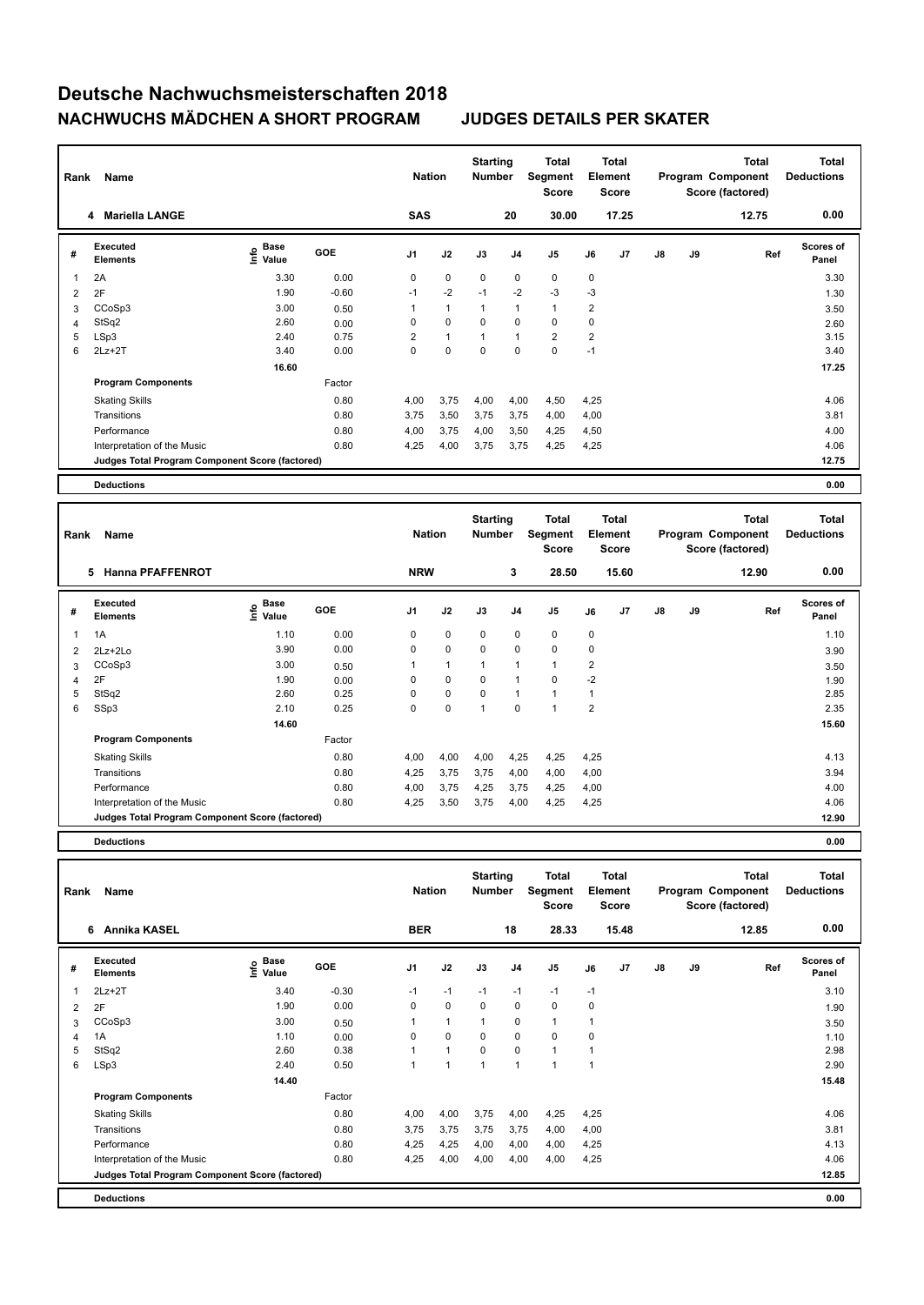| Rank           | Name                                            |                              | <b>Nation</b> |                | <b>Starting</b><br><b>Number</b> |                | <b>Total</b><br>Segment<br>Score |                | Total<br>Element<br><b>Score</b> |       |               | <b>Total</b><br>Program Component<br>Score (factored) | <b>Total</b><br><b>Deductions</b> |                           |
|----------------|-------------------------------------------------|------------------------------|---------------|----------------|----------------------------------|----------------|----------------------------------|----------------|----------------------------------|-------|---------------|-------------------------------------------------------|-----------------------------------|---------------------------|
|                | <b>Karina RAZLAW</b><br>7                       |                              |               | R-P            |                                  |                | 14                               | 27.50          |                                  | 15.90 |               |                                                       | 11.60                             | 0.00                      |
| #              | Executed<br><b>Elements</b>                     | <b>Base</b><br>lnfo<br>Value | GOE           | J <sub>1</sub> | J2                               | J3             | J <sub>4</sub>                   | J <sub>5</sub> | J6                               | J7    | $\mathsf{J}8$ | J9                                                    | Ref                               | <b>Scores of</b><br>Panel |
| $\overline{1}$ | 2Lz+2Lo                                         | 3.90                         | 0.00          | 0              | $\mathbf 0$                      | $-1$           | $\mathbf 0$                      | $\mathbf 0$    | $\pmb{0}$                        |       |               |                                                       |                                   | 3.90                      |
| $\overline{2}$ | 1A                                              | 1.10                         | 0.00          | 0              | 0                                | 0              | 0                                | 0              | 0                                |       |               |                                                       |                                   | 1.10                      |
| 3              | StSq2                                           | 2.60                         | 0.00          | 0              | $\mathbf 0$                      | $\mathbf 0$    | $\mathbf 0$                      | $\mathbf 0$    | 0                                |       |               |                                                       |                                   | 2.60                      |
| $\overline{4}$ | CCoSp3V                                         | 2.50                         | 0.50          | 1              | $\mathbf 0$                      | 1              | $\overline{1}$                   | $\mathbf{1}$   | 2                                |       |               |                                                       |                                   | 3.00                      |
| 5              | 2F                                              | 1.90                         | 0.00          | 0              | $\mathbf 0$                      | 0              | 0                                | $\mathbf 0$    | 0                                |       |               |                                                       |                                   | 1.90                      |
| 6              | LSp3                                            | 2.40                         | 1.00          | $\overline{2}$ | $\overline{2}$                   | $\overline{2}$ | $\overline{2}$                   | $\overline{2}$ | $\overline{2}$                   |       |               |                                                       |                                   | 3.40                      |
|                |                                                 | 14.40                        |               |                |                                  |                |                                  |                |                                  |       |               |                                                       |                                   | 15.90                     |
|                | <b>Program Components</b>                       |                              | Factor        |                |                                  |                |                                  |                |                                  |       |               |                                                       |                                   |                           |
|                | <b>Skating Skills</b>                           |                              | 0.80          | 3,50           | 3,50                             | 3,50           | 3,75                             | 3,75           | 3,50                             |       |               |                                                       |                                   | 3.56                      |
|                | Transitions                                     |                              | 0.80          | 3,25           | 3,75                             | 3,50           | 3,50                             | 3,50           | 3,25                             |       |               |                                                       |                                   | 3.44                      |
|                | Performance                                     |                              | 0.80          | 3,75           | 3,50                             | 4,25           | 3,75                             | 3,75           | 3,75                             |       |               |                                                       |                                   | 3.75                      |
|                | Interpretation of the Music                     |                              | 0.80          | 3,50           | 3,75                             | 3,75           | 3,75                             | 3,75           | 3,75                             |       |               |                                                       |                                   | 3.75                      |
|                | Judges Total Program Component Score (factored) |                              |               |                |                                  |                |                                  |                |                                  |       |               |                                                       |                                   | 11.60                     |
|                | <b>Deductions</b>                               |                              |               |                |                                  |                |                                  |                |                                  |       |               |                                                       |                                   | 0.00                      |
|                |                                                 |                              |               |                |                                  |                |                                  |                |                                  |       |               |                                                       |                                   |                           |

| Rank | Name                                            |                   | <b>Nation</b> |                | <b>Starting</b><br><b>Number</b> |                | <b>Total</b><br>Segment<br><b>Score</b> |                | <b>Total</b><br>Element<br><b>Score</b> |       |    | <b>Total</b><br>Program Component<br>Score (factored) | <b>Total</b><br><b>Deductions</b> |                           |
|------|-------------------------------------------------|-------------------|---------------|----------------|----------------------------------|----------------|-----------------------------------------|----------------|-----------------------------------------|-------|----|-------------------------------------------------------|-----------------------------------|---------------------------|
|      | <b>Marielen HIRLING</b><br>8                    |                   |               | B-W            |                                  |                | 10                                      | 27.46          |                                         | 14.96 |    |                                                       | 12.50                             | 0.00                      |
| #    | <b>Executed</b><br><b>Elements</b>              | e Base<br>E Value | <b>GOE</b>    | J <sub>1</sub> | J2                               | J3             | J <sub>4</sub>                          | J5             | J6                                      | J7    | J8 | J9                                                    | Ref                               | <b>Scores of</b><br>Panel |
| 1    | 1A                                              | 1.10              | 0.15          | 0              | $\mathbf 0$                      | $\overline{1}$ | $\overline{1}$                          | 1              | $\overline{1}$                          |       |    |                                                       |                                   | 1.25                      |
| 2    | $2F+2T$                                         | 3.20              | 0.08          | $\mathbf 0$    | $\mathbf 0$                      | 1              | $\mathbf 0$                             | $\mathbf 0$    |                                         |       |    |                                                       |                                   | 3.28                      |
| 3    | LSp2                                            | 1.90              | 0.13          | 0              | 0                                | 1              | 0                                       | 1              | 0                                       |       |    |                                                       |                                   | 2.03                      |
| 4    | StSq3                                           | 3.30              | 0.00          | 0              | $\mathbf 0$                      | 1              | 0                                       | 0              | 0                                       |       |    |                                                       |                                   | 3.30                      |
| 5    | 2Lz                                             | 2.10              | 0.00          | 0              | $\mathbf 0$                      | $\Omega$       | $\mathbf 0$                             | $\mathbf 0$    | 0                                       |       |    |                                                       |                                   | 2.10                      |
| 6    | CCoSp2                                          | 2.50              | 0.50          |                | 1                                | и              | $\overline{1}$                          | $\overline{1}$ | $\overline{2}$                          |       |    |                                                       |                                   | 3.00                      |
|      |                                                 | 14.10             |               |                |                                  |                |                                         |                |                                         |       |    |                                                       |                                   | 14.96                     |
|      | <b>Program Components</b>                       |                   | Factor        |                |                                  |                |                                         |                |                                         |       |    |                                                       |                                   |                           |
|      | <b>Skating Skills</b>                           |                   | 0.80          | 4,00           | 3,75                             | 4,25           | 4,00                                    | 4,25           | 4,00                                    |       |    |                                                       |                                   | 4.06                      |
|      | Transitions                                     |                   | 0.80          | 3,75           | 3,75                             | 4,00           | 3,75                                    | 3,75           | 3,75                                    |       |    |                                                       |                                   | 3.75                      |
|      | Performance                                     |                   | 0.80          | 3,75           | 3,75                             | 4,00           | 4,00                                    | 4,00           | 4,00                                    |       |    |                                                       |                                   | 3.94                      |
|      | Interpretation of the Music                     |                   | 0.80          | 4,00           | 3,75                             | 4,00           | 3,50                                    | 3,75           | 4,00                                    |       |    |                                                       |                                   | 3.88                      |
|      | Judges Total Program Component Score (factored) |                   |               |                |                                  |                |                                         |                |                                         |       |    |                                                       |                                   | 12.50                     |
|      |                                                 |                   |               |                |                                  |                |                                         |                |                                         |       |    |                                                       |                                   |                           |

**Deductions 0.00**

| Rank | Name                                            |                                  | <b>Nation</b> |                         | <b>Starting</b><br><b>Number</b> |                | Total<br>Segment<br><b>Score</b> | Element        | <b>Total</b><br><b>Score</b> |       |               | Total<br>Program Component<br>Score (factored) | Total<br><b>Deductions</b> |                           |
|------|-------------------------------------------------|----------------------------------|---------------|-------------------------|----------------------------------|----------------|----------------------------------|----------------|------------------------------|-------|---------------|------------------------------------------------|----------------------------|---------------------------|
|      | <b>Charang JUN</b><br>9                         |                                  |               | <b>BAY</b>              |                                  |                | $\overline{7}$                   | 27.43          |                              | 14.78 |               |                                                | 12.65                      | 0.00                      |
| #    | <b>Executed</b><br><b>Elements</b>              | <b>Base</b><br>e Base<br>E Value | <b>GOE</b>    | J <sub>1</sub>          | J2                               | J3             | J <sub>4</sub>                   | J <sub>5</sub> | J6                           | J7    | $\mathsf{J}8$ | J9                                             | Ref                        | <b>Scores of</b><br>Panel |
| 1    | 1A                                              | 1.10                             | 0.00          | 0                       | $\pmb{0}$                        | 0              | $\pmb{0}$                        | 0              | $\mathbf{1}$                 |       |               |                                                |                            | 1.10                      |
| 2    | $2F+2T$                                         | 3.20                             | $-0.15$       | 0                       | $\mathbf 0$                      | 0              | $-1$                             | $-1$           | $-1$                         |       |               |                                                |                            | 3.05                      |
| 3    | CCoSp3                                          | 3.00                             | 0.50          |                         | $\mathbf{1}$                     |                | 0                                | $\mathbf{1}$   | 1                            |       |               |                                                |                            | 3.50                      |
| 4    | 2Lz                                             | 2.10                             | $-0.60$       | $-2$                    | $-1$                             | $-2$           | $-2$                             | $-2$           | $-2$                         |       |               |                                                |                            | 1.50                      |
| 5    | StSq2                                           | 2.60                             | 0.38          | 0                       | $\mathbf{1}$                     | $\mathbf{1}$   | $\mathbf 0$                      | $\mathbf{1}$   | 1                            |       |               |                                                |                            | 2.98                      |
| 6    | LSp2                                            | 1.90                             | 0.75          | $\overline{\mathbf{c}}$ | $\overline{2}$                   | $\overline{2}$ | $\overline{1}$                   | 1              | 1                            |       |               |                                                |                            | 2.65                      |
|      |                                                 | 13.90                            |               |                         |                                  |                |                                  |                |                              |       |               |                                                |                            | 14.78                     |
|      | <b>Program Components</b>                       |                                  | Factor        |                         |                                  |                |                                  |                |                              |       |               |                                                |                            |                           |
|      | <b>Skating Skills</b>                           |                                  | 0.80          | 3,75                    | 3,75                             | 4,00           | 4,00                             | 4,00           | 4,00                         |       |               |                                                |                            | 3.94                      |
|      | Transitions                                     |                                  | 0.80          | 3,75                    | 3,75                             | 4,00           | 3,75                             | 3,75           | 4,00                         |       |               |                                                |                            | 3.81                      |
|      | Performance                                     |                                  | 0.80          | 4,00                    | 4,00                             | 4,25           | 3,75                             | 3,75           | 4,25                         |       |               |                                                |                            | 4.00                      |
|      | Interpretation of the Music                     |                                  | 0.80          | 4,00                    | 4,00                             | 4,25           | 3,75                             | 4,00           | 4,25                         |       |               |                                                |                            | 4.06                      |
|      | Judges Total Program Component Score (factored) |                                  |               |                         |                                  |                |                                  |                |                              |       |               |                                                |                            | 12.65                     |
|      | <b>Deductions</b>                               |                                  |               |                         |                                  |                |                                  |                |                              |       |               |                                                |                            | 0.00                      |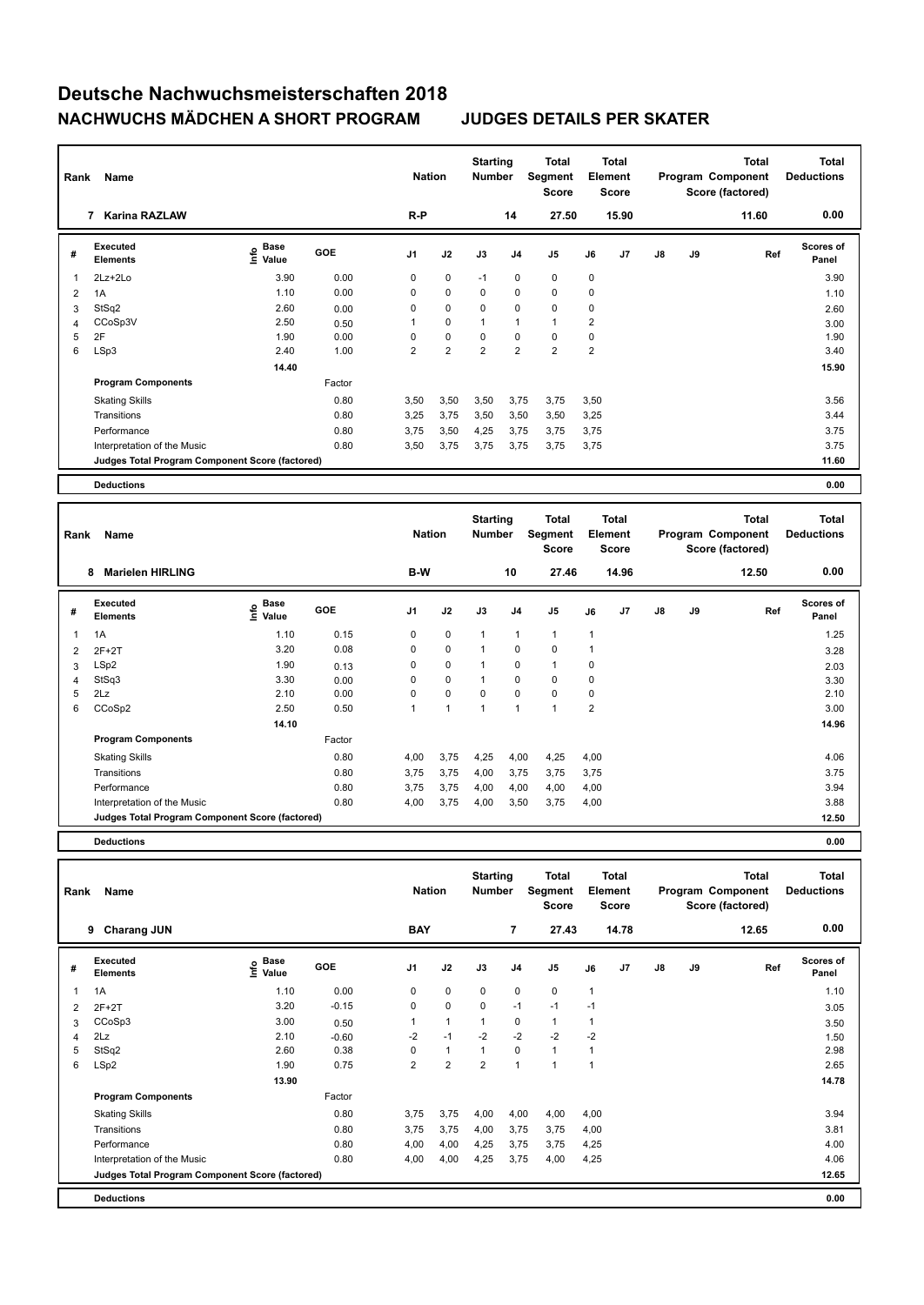| Rank | Name                                            |                                           | <b>Nation</b> |                | <b>Starting</b><br><b>Number</b> |             | <b>Total</b><br>Segment<br><b>Score</b> |                | <b>Total</b><br>Element<br><b>Score</b> |                |               | <b>Total</b><br>Program Component<br>Score (factored) | <b>Total</b><br><b>Deductions</b> |                           |
|------|-------------------------------------------------|-------------------------------------------|---------------|----------------|----------------------------------|-------------|-----------------------------------------|----------------|-----------------------------------------|----------------|---------------|-------------------------------------------------------|-----------------------------------|---------------------------|
|      | <b>Clara GLADYS</b><br>10                       |                                           |               | <b>BAY</b>     |                                  |             | 11                                      | 27.36          |                                         | 15.76          |               |                                                       | 12.10                             | 0.50                      |
| #    | Executed<br><b>Elements</b>                     | $\frac{e}{E}$ Base<br>$\frac{e}{E}$ Value | GOE           | J <sub>1</sub> | J2                               | J3          | J <sub>4</sub>                          | J <sub>5</sub> | J6                                      | J <sub>7</sub> | $\mathsf{J}8$ | J9                                                    | Ref                               | <b>Scores of</b><br>Panel |
|      | 2F                                              | 1.90                                      | 0.15          |                | $\pmb{0}$                        | 0           | $\pmb{0}$                               | $\mathbf{1}$   | $\overline{1}$                          |                |               |                                                       |                                   | 2.05                      |
| 2    | $2Lz+2T$                                        | 3.40                                      | 0.00          | 0              | $\mathbf 0$                      | $\mathbf 0$ | $\mathbf 0$                             | $\mathbf 0$    | 0                                       |                |               |                                                       |                                   | 3.40                      |
| 3    | SSp3                                            | 2.10                                      | 0.50          |                | 1                                | 0           | $\mathbf{1}$                            | 1              |                                         |                |               |                                                       |                                   | 2.60                      |
| 4    | StSq3                                           | 3.30                                      | 0.13          |                | $\blacktriangleleft$             | 0           | 0                                       | 0              | 0                                       |                |               |                                                       |                                   | 3.43                      |
| 5    | 1A                                              | 1.10                                      | 0.05          |                | $\overline{1}$                   | $\mathbf 0$ | $\mathbf 0$                             | $\mathbf 0$    | 0                                       |                |               |                                                       |                                   | 1.15                      |
| 6    | CCoSp3                                          | 3.00                                      | 0.13          | 0              | $\overline{1}$                   | 0           | 0                                       | 0              | 1                                       |                |               |                                                       |                                   | 3.13                      |
|      |                                                 | 14.80                                     |               |                |                                  |             |                                         |                |                                         |                |               |                                                       |                                   | 15.76                     |
|      | <b>Program Components</b>                       |                                           | Factor        |                |                                  |             |                                         |                |                                         |                |               |                                                       |                                   |                           |
|      | <b>Skating Skills</b>                           |                                           | 0.80          | 3,75           | 3,50                             | 3,75        | 3,75                                    | 3,75           | 3,75                                    |                |               |                                                       |                                   | 3.75                      |
|      | Transitions                                     |                                           | 0.80          | 4,00           | 3,75                             | 3,75        | 3,75                                    | 3,50           | 3,75                                    |                |               |                                                       |                                   | 3.75                      |
|      | Performance                                     |                                           | 0.80          | 4,00           | 4,00                             | 4,00        | 3,50                                    | 3,50           | 4,25                                    |                |               |                                                       |                                   | 3.88                      |
|      | Interpretation of the Music                     |                                           | 0.80          | 3,75           | 3,75                             | 3,75        | 3,50                                    | 3,75           | 4,50                                    |                |               |                                                       |                                   | 3.75                      |
|      | Judges Total Program Component Score (factored) |                                           |               |                |                                  |             |                                         |                |                                         |                |               |                                                       |                                   | 12.10                     |
|      | <b>Deductions</b>                               | Falls:                                    | $-0.50$       |                |                                  |             |                                         |                |                                         |                |               |                                                       |                                   | $-0.50$                   |

| Rank | Name                                            |              |                                             |            | <b>Nation</b>  |              | <b>Starting</b><br><b>Number</b> |                | Total<br>Segment<br><b>Score</b> |              | <b>Total</b><br>Element<br><b>Score</b> |               |    | Total<br>Program Component<br>Score (factored) | <b>Total</b><br><b>Deductions</b> |
|------|-------------------------------------------------|--------------|---------------------------------------------|------------|----------------|--------------|----------------------------------|----------------|----------------------------------|--------------|-----------------------------------------|---------------|----|------------------------------------------------|-----------------------------------|
|      | <b>Hanna KEIB</b><br>11                         |              |                                             |            | <b>BAY</b>     |              |                                  | 12             | 27.30                            |              | 15.15                                   |               |    | 12.15                                          | 0.00                              |
| #    | Executed<br><b>Elements</b>                     |              | <b>Base</b><br>e <sup>Base</sup><br>⊆ Value | <b>GOE</b> | J <sub>1</sub> | J2           | J3                               | J <sub>4</sub> | J <sub>5</sub>                   | J6           | J7                                      | $\mathsf{J}8$ | J9 | Ref                                            | <b>Scores of</b><br>Panel         |
| 1    | 1A                                              |              | 1.10                                        | 0.00       | 0              | $\mathbf 0$  | $\mathbf 0$                      | 0              | $\mathbf 0$                      | 0            |                                         |               |    |                                                | 1.10                              |
| 2    | $2F+2T$                                         |              | 3.20                                        | 0.00       | 0              | 0            | 0                                | 0              | $-1$                             | $\mathbf 0$  |                                         |               |    |                                                | 3.20                              |
| 3    | StSq3                                           |              | 3.30                                        | 0.50       |                | $\mathbf{1}$ | $\mathbf{1}$                     | $\mathbf 0$    | $\mathbf{1}$                     | 1            |                                         |               |    |                                                | 3.80                              |
| 4    | CCoSp3                                          |              | 3.00                                        | 0.50       |                | 1            | 1                                | $\mathbf{1}$   | 1                                | 0            |                                         |               |    |                                                | 3.50                              |
| 5    | 2Lz<                                            | $\checkmark$ | 1.50                                        | $-0.60$    | $-2$           | $-2$         | $-2$                             | $-2$           | $-1$                             | $-2$         |                                         |               |    |                                                | 0.90                              |
| 6    | LSp3                                            |              | 2.40                                        | 0.25       | 0              | $\mathbf 0$  | $\overline{1}$                   | $\mathbf 0$    | $\mathbf{1}$                     | $\mathbf{1}$ |                                         |               |    |                                                | 2.65                              |
|      |                                                 |              | 14.50                                       |            |                |              |                                  |                |                                  |              |                                         |               |    |                                                | 15.15                             |
|      | <b>Program Components</b>                       |              |                                             | Factor     |                |              |                                  |                |                                  |              |                                         |               |    |                                                |                                   |
|      | <b>Skating Skills</b>                           |              |                                             | 0.80       | 3,50           | 3,75         | 4,00                             | 4,00           | 3,50                             | 3,50         |                                         |               |    |                                                | 3.69                              |
|      | Transitions                                     |              |                                             | 0.80       | 3,75           | 3,50         | 4,25                             | 3,75           | 3,50                             | 3,50         |                                         |               |    |                                                | 3.63                              |
|      | Performance                                     |              |                                             | 0.80       | 3.75           | 4,00         | 4,50                             | 4,00           | 3,75                             | 4,00         |                                         |               |    |                                                | 3.94                              |
|      | Interpretation of the Music                     |              |                                             | 0.80       | 4,00           | 4,00         | 4,25                             | 4,00           | 3,75                             | 3,75         |                                         |               |    |                                                | 3.94                              |
|      | Judges Total Program Component Score (factored) |              |                                             |            |                |              |                                  |                |                                  |              |                                         |               |    |                                                | 12.15                             |
|      | <b>Deductions</b>                               |              |                                             |            |                |              |                                  |                |                                  |              |                                         |               |    |                                                | 0.00                              |

< Under-rotated jump

| Rank                     | Name                                            |         |               |         | <b>Nation</b>  |              | <b>Starting</b><br><b>Number</b> |                | <b>Total</b><br>Segment<br><b>Score</b> |      | <b>Total</b><br>Element<br>Score |               |    | <b>Total</b><br>Program Component<br>Score (factored) | <b>Total</b><br><b>Deductions</b> |
|--------------------------|-------------------------------------------------|---------|---------------|---------|----------------|--------------|----------------------------------|----------------|-----------------------------------------|------|----------------------------------|---------------|----|-------------------------------------------------------|-----------------------------------|
|                          | <b>Maike PRUSS</b><br>12                        |         |               |         | <b>BER</b>     |              |                                  | 13             | 27.11                                   |      | 14.81                            |               |    | 12.30                                                 | 0.00                              |
| #                        | Executed<br><b>Elements</b>                     | ١nfo    | Base<br>Value | GOE     | J <sub>1</sub> | J2           | J3                               | J <sub>4</sub> | J5                                      | J6   | J7                               | $\mathsf{J}8$ | J9 | Ref                                                   | Scores of<br>Panel                |
| $\overline{\phantom{a}}$ | $2Lz+2Lo<$                                      | $\prec$ | 3.40          | $-0.60$ | $-2$           | $-2$         | $-3$                             | $-2$           | $-2$                                    | $-2$ |                                  |               |    |                                                       | 2.80                              |
| 2                        | 1A                                              |         | 1.10          | 0.05    | 0              | $\mathbf{1}$ | $\mathbf 0$                      | $\mathbf 0$    | $\mathbf 0$                             | 1    |                                  |               |    |                                                       | 1.15                              |
| 3                        | LSp3                                            |         | 2.40          | 0.50    | $\mathbf{1}$   | 1            | $\mathbf{1}$                     | 0              | $\mathbf{1}$                            |      |                                  |               |    |                                                       | 2.90                              |
| $\overline{4}$           | 2F                                              |         | 1.90          | 0.08    | 0              | $\mathbf{1}$ | 0                                | $\mathbf 0$    | $\mathbf 0$                             |      |                                  |               |    |                                                       | 1.98                              |
| 5                        | CCoSp3                                          |         | 3.00          | 0.25    | 0              | $\mathbf{1}$ | 0                                | 0              | $\mathbf{1}$                            |      |                                  |               |    |                                                       | 3.25                              |
| 6                        | StSq2                                           |         | 2.60          | 0.13    | 0              | 1            | $\mathbf 0$                      | $\mathbf 0$    | $\mathbf 0$                             | 1    |                                  |               |    |                                                       | 2.73                              |
|                          |                                                 |         | 14.40         |         |                |              |                                  |                |                                         |      |                                  |               |    |                                                       | 14.81                             |
|                          | <b>Program Components</b>                       |         |               | Factor  |                |              |                                  |                |                                         |      |                                  |               |    |                                                       |                                   |
|                          | <b>Skating Skills</b>                           |         |               | 0.80    | 3,75           | 4,00         | 3,75                             | 3,75           | 4,25                                    | 4,75 |                                  |               |    |                                                       | 3.94                              |
|                          | Transitions                                     |         |               | 0.80    | 3,50           | 4,00         | 3,50                             | 3,50           | 4,00                                    | 4,50 |                                  |               |    |                                                       | 3.75                              |
|                          | Performance                                     |         |               | 0.80    | 3,50           | 4,00         | 3,75                             | 3,25           | 4,25                                    | 4,50 |                                  |               |    |                                                       | 3.88                              |
|                          | Interpretation of the Music                     |         |               | 0.80    | 3,25           | 3,75         | 3,75                             | 3,50           | 4,25                                    | 4,25 |                                  |               |    |                                                       | 3.81                              |
|                          | Judges Total Program Component Score (factored) |         |               |         |                |              |                                  |                |                                         |      |                                  |               |    |                                                       | 12.30                             |
|                          | <b>Deductions</b>                               |         |               |         |                |              |                                  |                |                                         |      |                                  |               |    |                                                       | 0.00                              |

< Under-rotated jump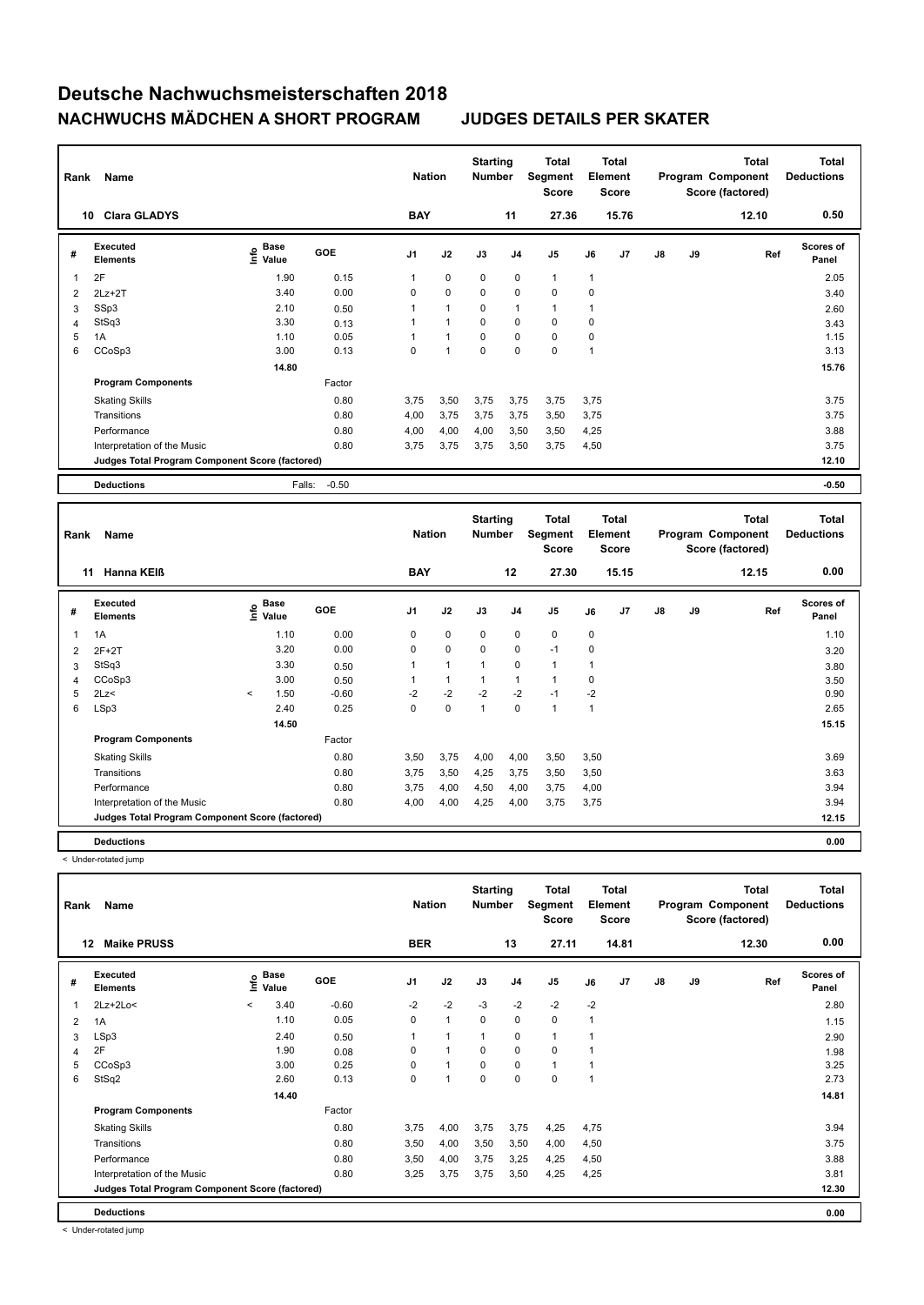| Rank           | Name                                            | <b>Nation</b>               |            | <b>Starting</b><br><b>Number</b> |             | <b>Total</b><br>Segment<br><b>Score</b> | <b>Total</b><br>Element<br><b>Score</b> |                |             |       | <b>Total</b><br>Program Component<br>Score (factored) | <b>Total</b><br><b>Deductions</b> |       |                           |
|----------------|-------------------------------------------------|-----------------------------|------------|----------------------------------|-------------|-----------------------------------------|-----------------------------------------|----------------|-------------|-------|-------------------------------------------------------|-----------------------------------|-------|---------------------------|
|                | <b>Katharina WEBER</b><br>13                    |                             |            | <b>BAY</b>                       |             |                                         | 5                                       | 26.65          |             | 14.85 |                                                       |                                   | 11.80 | 0.00                      |
| #              | Executed<br><b>Elements</b>                     | Base<br>$\frac{6}{5}$ Value | <b>GOE</b> | J <sub>1</sub>                   | J2          | J3                                      | J <sub>4</sub>                          | J <sub>5</sub> | J6          | J7    | $\mathsf{J}8$                                         | J9                                | Ref   | <b>Scores of</b><br>Panel |
|                | $2Lz+2T$                                        | 3.40                        | 0.00       | 0                                | $\mathbf 0$ | $\mathbf 0$                             | $\pmb{0}$                               | $\pmb{0}$      | 1           |       |                                                       |                                   |       | 3.40                      |
| $\overline{2}$ | 2Lo                                             | 1.80                        | 0.15       |                                  | $\mathbf 0$ | 0                                       | $\overline{1}$                          | 1              | $\mathbf 0$ |       |                                                       |                                   |       | 1.95                      |
| 3              | SSp3                                            | 2.10                        | 0.00       | 0                                | $-1$        | 0                                       | 0                                       | $\mathbf 0$    |             |       |                                                       |                                   |       | 2.10                      |
| $\overline{4}$ | StSq3                                           | 3.30                        | 0.00       | 0                                | 0           | 0                                       | $\mathbf 0$                             | $\pmb{0}$      |             |       |                                                       |                                   |       | 3.30                      |
| 5              | 1A                                              | 1.10                        | 0.00       |                                  | $\mathbf 0$ | 0                                       | $\mathbf 0$                             | $\mathbf 0$    | $\mathbf 0$ |       |                                                       |                                   |       | 1.10                      |
| 6              | CCoSp3                                          | 3.00                        | 0.00       | 0                                | $\mathbf 0$ | $-1$                                    | 0                                       | $\pmb{0}$      | $\mathbf 0$ |       |                                                       |                                   |       | 3.00                      |
|                |                                                 | 14.70                       |            |                                  |             |                                         |                                         |                |             |       |                                                       |                                   |       | 14.85                     |
|                | <b>Program Components</b>                       |                             | Factor     |                                  |             |                                         |                                         |                |             |       |                                                       |                                   |       |                           |
|                | <b>Skating Skills</b>                           |                             | 0.80       | 3,75                             | 3,50        | 3,75                                    | 3,75                                    | 4,00           | 4,25        |       |                                                       |                                   |       | 3.81                      |
|                | Transitions                                     |                             | 0.80       | 3,50                             | 3,25        | 3,50                                    | 3,50                                    | 3,75           | 3,75        |       |                                                       |                                   |       | 3.56                      |
|                | Performance                                     |                             | 0.80       | 4,00                             | 3,50        | 3,50                                    | 3,50                                    | 4,00           | 3,75        |       |                                                       |                                   |       | 3.69                      |
|                | Interpretation of the Music                     |                             | 0.80       | 3,50                             | 3,50        | 3,50                                    | 3,75                                    | 4,00           | 4,00        |       |                                                       |                                   |       | 3.69                      |
|                | Judges Total Program Component Score (factored) |                             |            |                                  |             |                                         |                                         |                |             |       |                                                       |                                   |       | 11.80                     |
|                | <b>Deductions</b>                               |                             |            |                                  |             |                                         |                                         |                |             |       |                                                       |                                   |       | 0.00                      |

| Rank | Name                                            |         | <b>Nation</b>                      |            | <b>Starting</b><br><b>Number</b> | Total<br>Segment<br><b>Score</b> | <b>Total</b><br>Element<br><b>Score</b> |                |              |             | <b>Total</b><br>Program Component<br>Score (factored) | <b>Total</b><br><b>Deductions</b> |    |       |                           |
|------|-------------------------------------------------|---------|------------------------------------|------------|----------------------------------|----------------------------------|-----------------------------------------|----------------|--------------|-------------|-------------------------------------------------------|-----------------------------------|----|-------|---------------------------|
|      | <b>Laura REISCH</b><br>14                       |         |                                    |            | B-W                              |                                  |                                         | 19             | 26.48        |             | 13.78                                                 |                                   |    | 12.70 | 0.00                      |
| #    | <b>Executed</b><br><b>Elements</b>              |         | <b>Base</b><br>$\frac{6}{5}$ Value | <b>GOE</b> | J <sub>1</sub>                   | J2                               | J3                                      | J <sub>4</sub> | J5           | J6          | J7                                                    | $\mathsf{J}8$                     | J9 | Ref   | <b>Scores of</b><br>Panel |
| 1    | 1A                                              |         | 1.10                               | 0.05       | 0                                | $\mathbf 0$                      | $\mathbf{1}$                            | $\mathbf{1}$   | $\mathbf 0$  | $\mathbf 0$ |                                                       |                                   |    |       | 1.15                      |
| 2    | $2Lz+2Lo<$                                      | $\prec$ | 3.40                               | $-0.53$    | $-1$                             | $-1$                             | $-2$                                    | $-2$           | $-2$         | $-2$        |                                                       |                                   |    |       | 2.87                      |
| 3    | CCoSp3                                          |         | 3.00                               | 0.38       | 0                                | $\mathbf{1}$                     | 0                                       | $\mathbf{1}$   | $\mathbf{1}$ | 1           |                                                       |                                   |    |       | 3.38                      |
| 4    | 2F                                              |         | 1.90                               | 0.00       | 0                                | $\mathbf 0$                      | $\mathbf 0$                             | $\mathbf{1}$   | $\mathbf 0$  | $-1$        |                                                       |                                   |    |       | 1.90                      |
| 5    | StSq2                                           |         | 2.60                               | 0.25       | 0                                | $\pmb{0}$                        | 1                                       | 0              | $\mathbf{1}$ | 1           |                                                       |                                   |    |       | 2.85                      |
| 6    | LSp1                                            |         | 1.50                               | 0.13       | 0                                | $\mathbf{1}$                     | 1                                       | 0              | $\mathbf 0$  | 0           |                                                       |                                   |    |       | 1.63                      |
|      |                                                 |         | 13.50                              |            |                                  |                                  |                                         |                |              |             |                                                       |                                   |    |       | 13.78                     |
|      | <b>Program Components</b>                       |         |                                    | Factor     |                                  |                                  |                                         |                |              |             |                                                       |                                   |    |       |                           |
|      | <b>Skating Skills</b>                           |         |                                    | 0.80       | 3,75                             | 3,75                             | 4,00                                    | 4,25           | 4,25         | 4,25        |                                                       |                                   |    |       | 4.06                      |
|      | Transitions                                     |         |                                    | 0.80       | 3,50                             | 3,50                             | 3,75                                    | 4,00           | 4,00         | 4,00        |                                                       |                                   |    |       | 3.81                      |
|      | Performance                                     |         |                                    | 0.80       | 4,00                             | 4,00                             | 4,00                                    | 3,75           | 4,25         | 4,25        |                                                       |                                   |    |       | 4.06                      |
|      | Interpretation of the Music                     |         |                                    | 0.80       | 3,50                             | 4,00                             | 4,00                                    | 3,75           | 4,00         | 4,25        |                                                       |                                   |    |       | 3.94                      |
|      | Judges Total Program Component Score (factored) |         |                                    |            |                                  |                                  |                                         |                |              |             |                                                       |                                   |    |       | 12.70                     |
|      | <b>Deductions</b>                               |         |                                    |            |                                  |                                  |                                         |                |              |             |                                                       |                                   |    |       | 0.00                      |

< Under-rotated jump

| Rank | <b>Name</b>                                     |                                  | <b>Nation</b> |                | <b>Starting</b><br><b>Number</b> | <b>Total</b><br>Segment<br><b>Score</b> | <b>Total</b><br>Element<br><b>Score</b> |                | <b>Total</b><br>Program Component<br>Score (factored) |                |               | <b>Total</b><br><b>Deductions</b> |       |                           |
|------|-------------------------------------------------|----------------------------------|---------------|----------------|----------------------------------|-----------------------------------------|-----------------------------------------|----------------|-------------------------------------------------------|----------------|---------------|-----------------------------------|-------|---------------------------|
|      | <b>Lara PENKERT</b><br>15                       |                                  |               | B-W            |                                  |                                         | $\mathbf{2}$                            | 26.27          |                                                       | 14.82          |               |                                   | 11.45 | 0.00                      |
| #    | Executed<br><b>Elements</b>                     | <b>Base</b><br>e Base<br>⊆ Value | <b>GOE</b>    | J <sub>1</sub> | J2                               | J3                                      | J <sub>4</sub>                          | J <sub>5</sub> | J6                                                    | J <sub>7</sub> | $\mathsf{J}8$ | J9                                | Ref   | <b>Scores of</b><br>Panel |
| 1    | 1A                                              | 1.10                             | 0.00          | 0              | $\mathbf 0$                      | $\mathbf 0$                             | $\mathbf 0$                             | $\mathbf 0$    | $\mathbf 0$                                           |                |               |                                   |       | 1.10                      |
| 2    | $2Lz+2T$                                        | 3.40                             | $-0.23$       | 0              | $-1$                             | 0                                       | $-1$                                    | $-1$           | $-1$                                                  |                |               |                                   |       | 3.17                      |
| 3    | SSp3                                            | 2.10                             | 0.25          | 1              | $\mathbf 0$                      | $\overline{1}$                          | $-1$                                    | 0              | $\mathbf{1}$                                          |                |               |                                   |       | 2.35                      |
| 4    | StSq3                                           | 3.30                             | 0.00          | 0              | $\mathbf 0$                      | 0                                       | 0                                       | $\mathbf 0$    | 0                                                     |                |               |                                   |       | 3.30                      |
| 5    | 2F                                              | 1.90                             | 0.00          | 0              | $\mathbf 0$                      | 0                                       | 0                                       | $\mathbf 0$    | 0                                                     |                |               |                                   |       | 1.90                      |
| 6    | CCoSp3                                          | 3.00                             | 0.00          | 0              | $\mathbf 0$                      | 0                                       | 0                                       | $\mathbf 0$    | 1                                                     |                |               |                                   |       | 3.00                      |
|      |                                                 | 14.80                            |               |                |                                  |                                         |                                         |                |                                                       |                |               |                                   |       | 14.82                     |
|      | <b>Program Components</b>                       |                                  | Factor        |                |                                  |                                         |                                         |                |                                                       |                |               |                                   |       |                           |
|      | <b>Skating Skills</b>                           |                                  | 0.80          | 3.75           | 3,75                             | 3,75                                    | 3,75                                    | 3,75           | 3,75                                                  |                |               |                                   |       | 3.75                      |
|      | Transitions                                     |                                  | 0.80          | 3.75           | 3,25                             | 3,50                                    | 3,50                                    | 3,50           | 3,50                                                  |                |               |                                   |       | 3.50                      |
|      | Performance                                     |                                  | 0.80          | 4,00           | 3,75                             | 3,50                                    | 3,50                                    | 3,50           | 3,25                                                  |                |               |                                   |       | 3.56                      |
|      | Interpretation of the Music                     |                                  | 0.80          | 4,00           | 3,50                             | 3,50                                    | 3,25                                    | 3,50           | 3,50                                                  |                |               |                                   |       | 3.50                      |
|      | Judges Total Program Component Score (factored) |                                  |               |                |                                  |                                         |                                         |                |                                                       |                |               |                                   |       | 11.45                     |
|      | <b>Deductions</b>                               |                                  |               |                |                                  |                                         |                                         |                |                                                       |                |               |                                   |       | 0.00                      |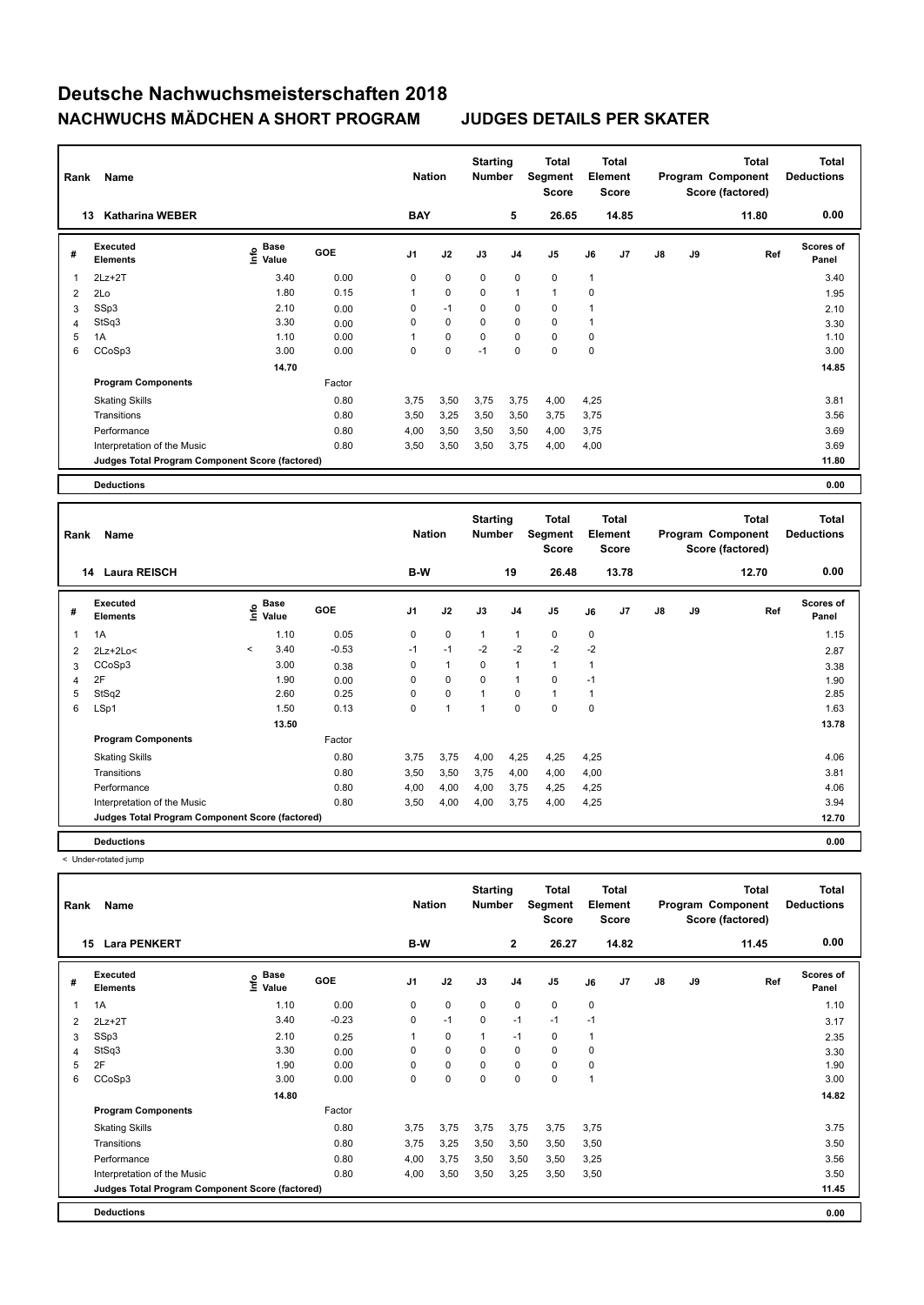| Rank | Name                                            |                              | <b>Nation</b> |                | <b>Starting</b><br><b>Number</b> |                | Total<br>Segment<br><b>Score</b> | <b>Total</b><br>Element<br><b>Score</b> |              |       |               | <b>Total</b><br>Program Component<br>Score (factored) | <b>Total</b><br><b>Deductions</b> |                           |
|------|-------------------------------------------------|------------------------------|---------------|----------------|----------------------------------|----------------|----------------------------------|-----------------------------------------|--------------|-------|---------------|-------------------------------------------------------|-----------------------------------|---------------------------|
|      | <b>Hannah DEMPFLE</b><br>16                     |                              |               | <b>BAY</b>     |                                  |                | 9                                | 26.15                                   |              | 14.75 |               |                                                       | 11.40                             | 0.00                      |
| #    | Executed<br><b>Elements</b>                     | <b>Base</b><br>lnfo<br>Value | <b>GOE</b>    | J <sub>1</sub> | J2                               | J3             | J <sub>4</sub>                   | J <sub>5</sub>                          | J6           | J7    | $\mathsf{J}8$ | J9                                                    | Ref                               | <b>Scores of</b><br>Panel |
| 1    | 1A                                              | 1.10                         | 0.15          | 0              | $\overline{1}$                   | $\overline{1}$ | $\mathbf 0$                      | $\mathbf{1}$                            | $\mathbf{1}$ |       |               |                                                       |                                   | 1.25                      |
| 2    | $2Lz+2T$                                        | 3.40                         | 0.00          | 0              | 0                                | 0              | $\mathbf 0$                      | $\mathbf 0$                             | $\mathbf 0$  |       |               |                                                       |                                   | 3.40                      |
| 3    | StSq2                                           | 2.60                         | 0.00          | 0              | $\mathbf 0$                      | 0              | 0                                | $\mathbf 0$                             | $\mathbf 0$  |       |               |                                                       |                                   | 2.60                      |
| 4    | SSp3                                            | 2.10                         | 0.50          |                | $\overline{1}$                   | $\overline{2}$ | $\overline{1}$                   | $\overline{1}$                          |              |       |               |                                                       |                                   | 2.60                      |
| 5    | 2F                                              | 1.90                         | 0.00          | 0              | $\mathbf 0$                      | $\mathbf 0$    | $\mathbf 0$                      | $\mathbf 0$                             | 1            |       |               |                                                       |                                   | 1.90                      |
| 6    | CCoSp3                                          | 3.00                         | 0.00          | 0              | $\mathbf 0$                      | $\mathbf 0$    | $\mathbf 0$                      | 1                                       | $\mathbf 0$  |       |               |                                                       |                                   | 3.00                      |
|      |                                                 | 14.10                        |               |                |                                  |                |                                  |                                         |              |       |               |                                                       |                                   | 14.75                     |
|      | <b>Program Components</b>                       |                              | Factor        |                |                                  |                |                                  |                                         |              |       |               |                                                       |                                   |                           |
|      | <b>Skating Skills</b>                           |                              | 0.80          | 3,50           | 3,50                             | 3,75           | 3,50                             | 3,75                                    | 3,75         |       |               |                                                       |                                   | 3.63                      |
|      | Transitions                                     |                              | 0.80          | 3,25           | 3,25                             | 3,50           | 3,25                             | 3,50                                    | 3,50         |       |               |                                                       |                                   | 3.38                      |
|      | Performance                                     |                              | 0.80          | 3,50           | 3,75                             | 3,75           | 3,25                             | 4,00                                    | 4,00         |       |               |                                                       |                                   | 3.75                      |
|      | Interpretation of the Music                     |                              | 0.80          | 3,25           | 3,50                             | 3,50           | 3,00                             | 3,75                                    | 3,75         |       |               |                                                       |                                   | 3.50                      |
|      | Judges Total Program Component Score (factored) |                              |               |                |                                  |                |                                  |                                         |              |       |               |                                                       |                                   | 11.40                     |
|      | <b>Deductions</b>                               |                              |               |                |                                  |                |                                  |                                         |              |       |               |                                                       |                                   | 0.00                      |

| Rank | Name                                            | <b>Nation</b> |                      | <b>Starting</b><br><b>Number</b> |                | Total<br>Segment<br><b>Score</b> | <b>Total</b><br>Element<br><b>Score</b> |                |                |             | <b>Total</b><br>Program Component<br>Score (factored) | <b>Total</b><br><b>Deductions</b> |    |       |                           |
|------|-------------------------------------------------|---------------|----------------------|----------------------------------|----------------|----------------------------------|-----------------------------------------|----------------|----------------|-------------|-------------------------------------------------------|-----------------------------------|----|-------|---------------------------|
|      | 17<br><b>Fiona WIENS</b>                        |               |                      |                                  | $R-P$          |                                  |                                         | 8              | 25.00          |             | 13.30                                                 |                                   |    | 12.20 | 0.50                      |
| #    | <b>Executed</b><br><b>Elements</b>              | lnfo          | <b>Base</b><br>Value | <b>GOE</b>                       | J <sub>1</sub> | J2                               | J3                                      | J <sub>4</sub> | J <sub>5</sub> | J6          | J7                                                    | $\mathsf{J}8$                     | J9 | Ref   | <b>Scores of</b><br>Panel |
| 1    | 2A<                                             | $\prec$       | 2.30                 | $-1.50$                          | $-3$           | $-3$                             | -3                                      | -3             | $-3$           | $-3$        |                                                       |                                   |    |       | 0.80                      |
| 2    | 2Lz+2Lo                                         |               | 3.90                 | $-0.60$                          | $-2$           | $-2$                             | $-2$                                    | $-2$           | $-2$           | $-2$        |                                                       |                                   |    |       | 3.30                      |
| 3    | LSp1                                            |               | 1.50                 | $-0.30$                          | $-1$           | $-1$                             | $-1$                                    | $-1$           | $-1$           | $-1$        |                                                       |                                   |    |       | 1.20                      |
| 4    | StSq2                                           |               | 2.60                 | 0.00                             | 0              | $\mathbf 0$                      | $\Omega$                                | $\mathbf 0$    | $\mathbf 0$    | $\mathbf 0$ |                                                       |                                   |    |       | 2.60                      |
| 5    | 2F                                              |               | 1.90                 | 0.00                             | $\Omega$       | $\mathbf 0$                      | 0                                       | 0              | $\mathbf 0$    | $-2$        |                                                       |                                   |    |       | 1.90                      |
| 6    | CCoSp3                                          |               | 3.00                 | 0.50                             |                | 1                                | 1                                       | $\mathbf{1}$   | $\overline{ }$ | 1           |                                                       |                                   |    |       | 3.50                      |
|      |                                                 |               | 15.20                |                                  |                |                                  |                                         |                |                |             |                                                       |                                   |    |       | 13.30                     |
|      | <b>Program Components</b>                       |               |                      | Factor                           |                |                                  |                                         |                |                |             |                                                       |                                   |    |       |                           |
|      | <b>Skating Skills</b>                           |               |                      | 0.80                             | 3,50           | 3,50                             | 4,00                                    | 3,75           | 4,25           | 4,50        |                                                       |                                   |    |       | 3.88                      |
|      | Transitions                                     |               |                      | 0.80                             | 3,75           | 3,75                             | 3,75                                    | 3,50           | 4,00           | 3,50        |                                                       |                                   |    |       | 3.69                      |
|      | Performance                                     |               |                      | 0.80                             | 3,75           | 3,50                             | 4,00                                    | 3,50           | 4,25           | 4,25        |                                                       |                                   |    |       | 3.88                      |
|      | Interpretation of the Music                     |               |                      | 0.80                             | 3,75           | 3,50                             | 3,75                                    | 3,75           | 4,25           | 4,00        |                                                       |                                   |    |       | 3.81                      |
|      | Judges Total Program Component Score (factored) |               |                      |                                  |                |                                  |                                         |                |                |             |                                                       |                                   |    |       | 12.20                     |
|      | <b>Deductions</b>                               |               | Falls:               | $-0.50$                          |                |                                  |                                         |                |                |             |                                                       |                                   |    |       | $-0.50$                   |

< Under-rotated jump

| Rank           | Name                                            |         | <b>Nation</b>             |         | <b>Starting</b><br><b>Number</b> | Total<br>Segment<br><b>Score</b> | Total<br>Element<br><b>Score</b> |                |             |              | <b>Total</b><br>Program Component<br>Score (factored) | <b>Total</b><br><b>Deductions</b> |    |       |                           |
|----------------|-------------------------------------------------|---------|---------------------------|---------|----------------------------------|----------------------------------|----------------------------------|----------------|-------------|--------------|-------------------------------------------------------|-----------------------------------|----|-------|---------------------------|
|                | <b>Talia MERKEL</b><br>18                       |         |                           |         | <b>SAS</b>                       |                                  |                                  | 15             | 24.65       |              | 14.10                                                 |                                   |    | 11.05 | 0.50                      |
| #              | Executed<br><b>Elements</b>                     |         | Base<br>o Base<br>⊆ Value | GOE     | J <sub>1</sub>                   | J2                               | J3                               | J <sub>4</sub> | J5          | J6           | J7                                                    | $\mathsf{J}8$                     | J9 | Ref   | <b>Scores of</b><br>Panel |
| 1              | $2Lz+2T$                                        |         | 3.40                      | 0.00    | 0                                | $\mathbf 0$                      | 0                                | 0              | $\mathbf 0$ | 0            |                                                       |                                   |    |       | 3.40                      |
| $\overline{2}$ | 2A<                                             | $\prec$ | 2.30                      | $-1.50$ | $-3$                             | $-3$                             | $-3$                             | $-3$           | $-3$        | $-3$         |                                                       |                                   |    |       | 0.80                      |
| 3              | 2F                                              |         | 1.90                      | 0.00    | $\Omega$                         | $\mathbf 0$                      | $\Omega$                         | $\mathbf 0$    | $\mathbf 0$ | 0            |                                                       |                                   |    |       | 1.90                      |
| 4              | CCoSp3                                          |         | 3.00                      | 0.00    | 0                                | 0                                | 0                                | 0              | $\mathbf 0$ | 0            |                                                       |                                   |    |       | 3.00                      |
| 5              | StSq2                                           |         | 2.60                      | 0.00    | 0                                | $\pmb{0}$                        | $-1$                             | 0              | $\mathbf 0$ | 0            |                                                       |                                   |    |       | 2.60                      |
| 6              | LSp2                                            |         | 1.90                      | 0.50    | $\mathbf 1$                      | 1                                | 1                                | $\overline{1}$ | 1           | $\mathbf{1}$ |                                                       |                                   |    |       | 2.40                      |
|                |                                                 |         | 15.10                     |         |                                  |                                  |                                  |                |             |              |                                                       |                                   |    |       | 14.10                     |
|                | <b>Program Components</b>                       |         |                           | Factor  |                                  |                                  |                                  |                |             |              |                                                       |                                   |    |       |                           |
|                | <b>Skating Skills</b>                           |         |                           | 0.80    | 3.50                             | 3,50                             | 3,50                             | 3,50           | 3,75        | 4,00         |                                                       |                                   |    |       | 3.56                      |
|                | Transitions                                     |         |                           | 0.80    | 3,50                             | 3,25                             | 3,25                             | 3,25           | 3,50        | 3,75         |                                                       |                                   |    |       | 3.38                      |
|                | Performance                                     |         |                           | 0.80    | 3.75                             | 3,50                             | 3,50                             | 3,00           | 3,50        | 3,50         |                                                       |                                   |    |       | 3.50                      |
|                | Interpretation of the Music                     |         |                           | 0.80    | 3,50                             | 3,50                             | 3,25                             | 3,00           | 3,50        | 3,25         |                                                       |                                   |    |       | 3.38                      |
|                | Judges Total Program Component Score (factored) |         |                           |         |                                  |                                  |                                  |                |             |              |                                                       |                                   |    |       | 11.05                     |
|                | <b>Deductions</b>                               |         | Falls:                    | $-0.50$ |                                  |                                  |                                  |                |             |              |                                                       |                                   |    |       | $-0.50$                   |

< Under-rotated jump